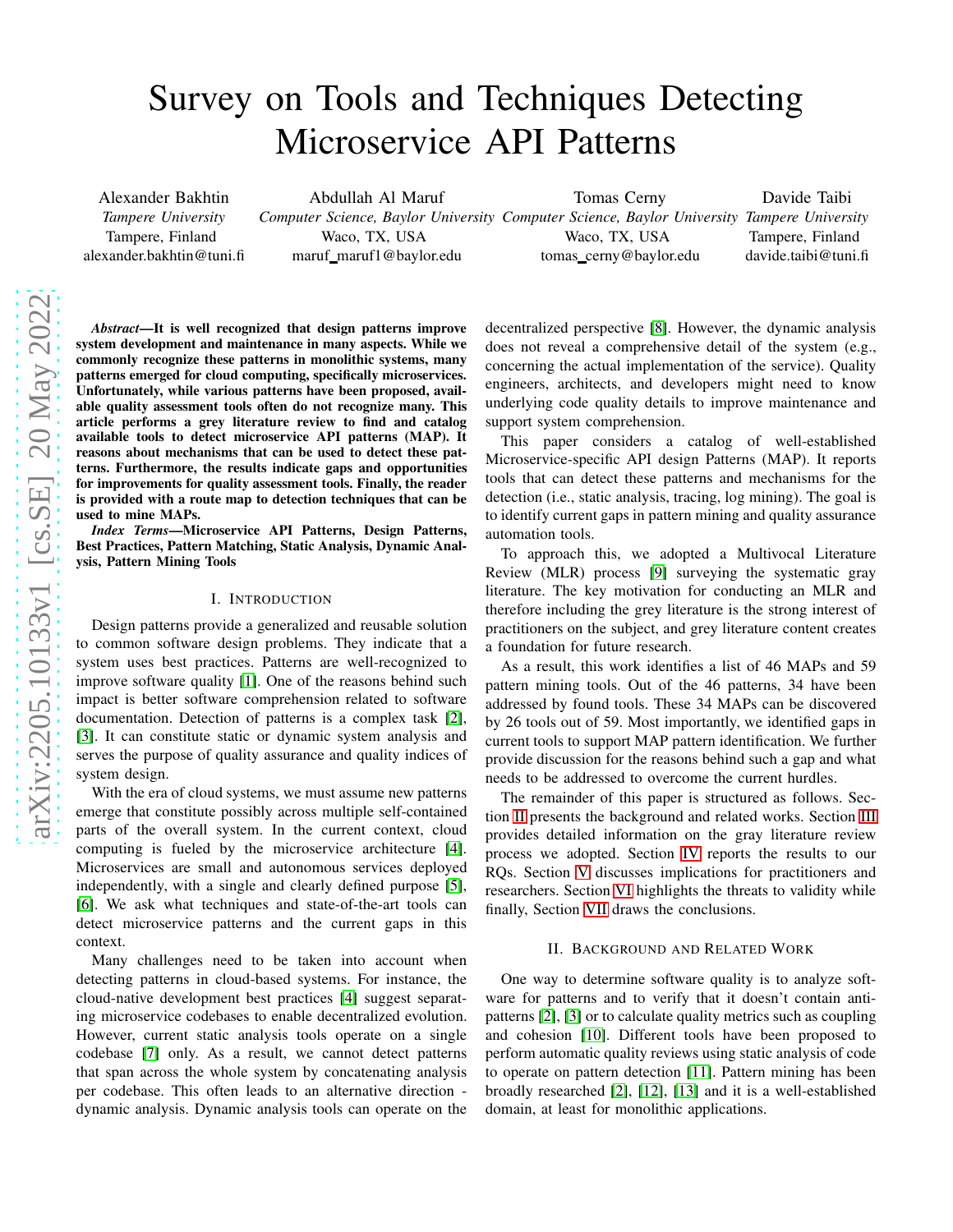Various microservices patterns have also been identified [\[4\]](#page-7-3), [\[14\]](#page-7-13), [\[15\]](#page-7-14) for various tasks, such as porting from monoliths [\[15\]](#page-7-14), supporting resilience [\[14\]](#page-7-13), targeting good design practices [\[2\]](#page-7-1), [\[16\]](#page-7-15), among others. Development frameworks apply these patterns [\[14\]](#page-7-13) to simplify development.

In this paper, we consider current Microservice API Patterns (MAP further in the text) reported on the API-Pattern website [\[3\]](#page-7-2), [\[17\]](#page-7-16). The API-Pattern website collects the vast majority of microservices patterns proposed by its creators in peer-reviewed literature [\[3\]](#page-7-2), [\[18\]](#page-7-17)–[\[23\]](#page-7-18). The list of patterns is provided in Table [I](#page-2-0) while the complete description of each pattern can be found on the API-pattern website [\[17\]](#page-7-16). We have, however, excluded the pattern *"Annotated Parameter Collection"* as it lacked a detailed description.

The major difference between monolith and cloud systems in regards to pattern mining, however, is the decentralized codebase, which likely introduces diversity, heterogeneity, and no obvious connection across codebases. Despite initial codebase convention efforts, these get easily lost with evolution and management diversity.

Because of possible diversity across microservices, practitioners often resort to assessing cloud systems through dynamic analysis [\[14\]](#page-7-13), [\[24\]](#page-7-19). However, with such direction, we can recognize endpoints and calls but not internal microservice details often needed for pattern detection (since many patterns, including some MAP, have to do with internal implementation as well, e.g. *"Backend Integration"*).

When we consider other current analysis approaches [\[24\]](#page-7-19), we can notice that static analysis of code or mining software repositories involves code parsing and conversion to syntax trees or various graph representations as an intermediate representation. Then it uses these intermediate representations to identify patterns. Other approaches consider log analysis. However, these approaches face difficulty with the nonstructured format of log messages. While log clustering can be used, it is very challenging. For this reason, it is common to integrate event tracing, which adds logging statements to calls (i.e., via instrumentation) and collects additional information in log messages, including the originating microservice or the correlation ID to determine distributed transactions and related log messages [\[25\]](#page-7-20).

Another approach worth mentioning is program slicing [\[26\]](#page-7-21), which combines log analysis with code analysis. This is accomplished by locating logging statements in the code and identifying logging templates in these statements; these are then matched with log messages found in logs to these code locations [\[27\]](#page-7-22). For instance, in Lprof [\[27\]](#page-7-22), the authors used program slicing to profile distributed systems and optimize their performance. They matched log statements with log messages and performed a data-flow analysis of method parameters to identify if these parameters change across call paths. Unchanged parameters identified related log messages and could be used as a correlation ID similar to event tracing. Using this, they could recognize distributed transactions and their frequencies in logs. However, with event tracing (i.e., OpenTelemetry [\[28\]](#page-7-23)), such tasks become much more simplified and commonly adopted by industry (establishing the correlation ID). Any of these techniques could be used to help with detecting MAPs.

# III. STUDY DESIGN

<span id="page-1-0"></span>This section describes the methods adopted to gather and classify the different tools to detect microservices best practices.

Since our goal is to map existing tools recommended and adopted by practitioners, we performed a systematic review of the grey literature. A review of peer-review literature would be biased toward academic opinions and would not clearly enable us to understand what practitioners can find when looking for such types of tools online.

In order to investigate the aforementioned goal, we formulated our research questions as:

#### RQ1: Which are the tools available to detect MAPs?

This RQ aims to find tools dedicated to mining-specific patterns described in the previous section. Even though some of them could be identified using general-purposes testing tools, the necessity to write tests for the specific patterns makes it unfeasible for the patterns to be adopted in the industry, while having a set of ready-made tools that could be incorporated into the CD/CI pipeline would facilitate the adoption of best practices and improve code and design quality.

# RQ2: Which MAPs can be detected automatically with tools?

In this RQ, we map the tools identified in RQ1 to the patterns they detect.

#### RQ3: Which techniques can be used to detect MAPs?

In this RQ, we aim to understand whether MAPs can be detected using static or dynamic analysis tools. The possibility of detecting the pattern from static analysis tools would enable understanding of the patterns used without running the system. In contrast, the detection based on the dynamic execution of the system and the collection of log traces would allow an understanding of how the system is actually behaving. *A. The Review Process*

Grey literature Reviews and Multivocal Literature Reviews (MLR) proved to be the best choice for the research method due to the lack of maturity of the subject. MLR includes both academic and grey literature. However, since we are aimed at investigating the word of mouth of practitioners, we will perform a review of the only grey literature. The key motivation for the inclusion of grey literature is the strong interest of practitioners in the subject, and grey literature content creates a foundation for future research.

The process adopted is similar to the MLR, but doesn't include the peer-reviewed literature steps.

- The process we adopted was based on these steps:
- Selection of keywords and search approach
- Initial search and creation of an initial pool of sources
- Snowballing
- Reading through material
- Application of inclusion / exclusion criteria
- Evaluation of the quality of the grey literature sources
- Creation of the final pool of sources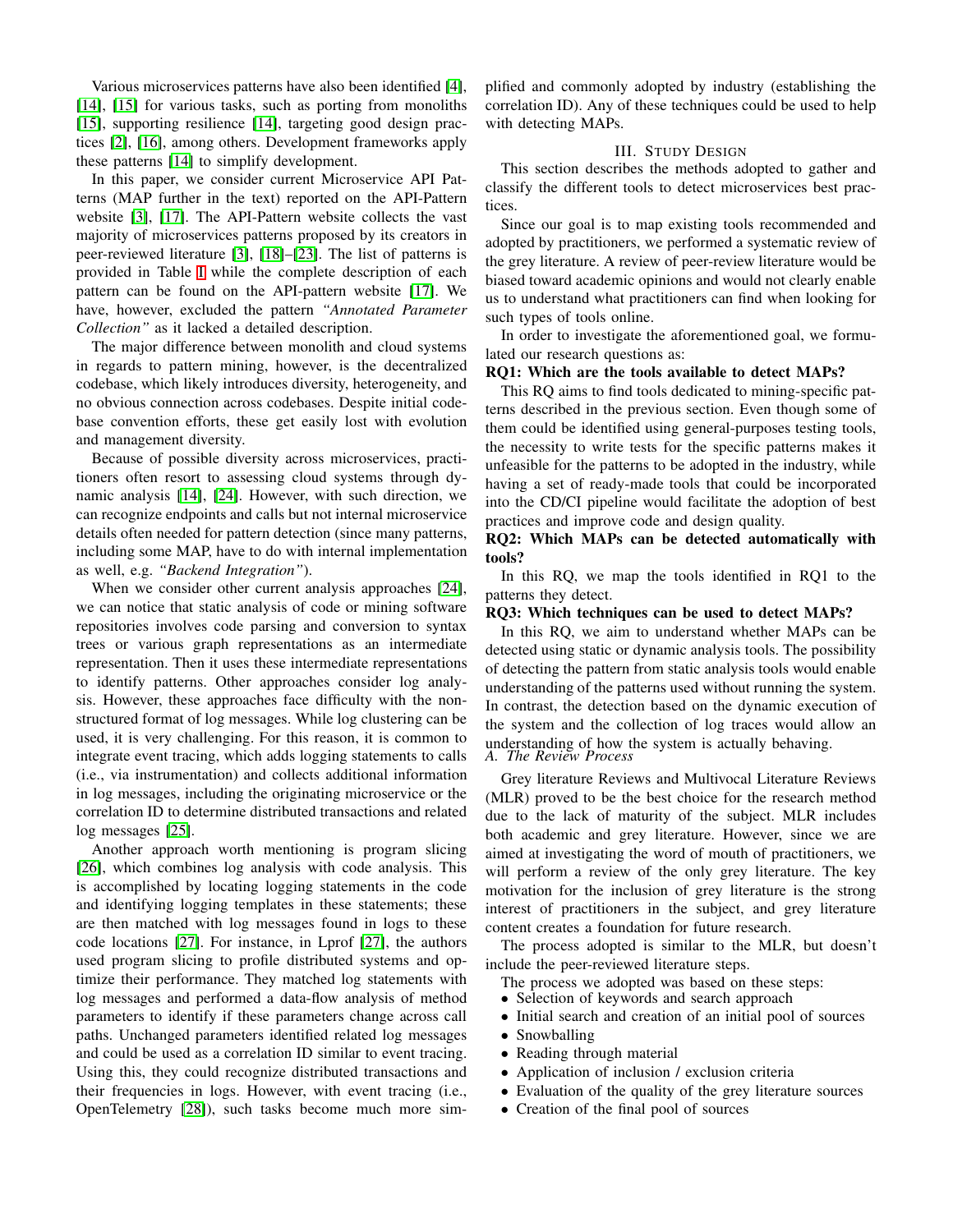# *B. Literature Search Process*

Since we are interested in finding tools to detect MAPs (Table [I\)](#page-2-0), we created 53 query search strings. The search strings were as follows:

- "pattern\_name" api pattern detection tool, where pattern\_name was replaced with every pattern from table [I](#page-2-0) (46 total searches, excluding *"Annotated Parameter Collection"* pattern)
- api security analysis tool
- api parameter analysis tool
- api parameter discovery tool
- api documentation analysis tool
- api specification analysis tool
- semantic versioning identification tool
- microservice api pattern detection tool

The latter strings were added because the first parametric search string did not produce many meaningful results, and at the same time, many patterns can be grouped together, as represented by other search strings. We understand that not all groups of patterns are represented by latter search strings, so partial bias is introduced; however, we could not think of search strings targeting other groups of patterns and, as stated before, not using them produced only a handful of results.

We applied the Search strings to the Google Search<sup>[1](#page-2-1)</sup> engine, looking at 10 pages of results per search (excluding ads). The search was done with Incognito browser mode without logging into a personal Google account. The decision to use 10 pages of results was adopted after an informal piloting of the search, which showed that no relevant results appear on pages 9-10

<span id="page-2-1"></span><sup>1</sup>www.google.com

<span id="page-2-0"></span>TABLE I: The list of Microservice API patterns [\[17\]](#page-7-16)

| <b>Foundation</b>                  |
|------------------------------------|
| Frontend integration               |
| Backend integration                |
| Public API                         |
| Community API                      |
|                                    |
| Solution Internal API              |
| <b>API</b> Description             |
| <b>Responsibility</b>              |
| Processing Resource                |
| <b>Information Holder Resource</b> |
| <b>Computation Function</b>        |
| <b>State Creation Operation</b>    |
| Retrieval Operation                |
| <b>State Transition Operation</b>  |
| Operational Data Holder            |
| Master Data Holder                 |
| Reference Data Holder              |
| Data Transfer Resource             |
| Link Lookup Resource               |
| <b>Evolution</b>                   |
| Version Identifier                 |
| Semantic Versioning                |
| Two In Production                  |
| Aggressive Obsolescence            |
| <b>Experimental Preview</b>        |
| Limited Lifetime Guarantee         |
| Eternal Lifetime Guarantee         |
|                                    |

Quality API Key Rate Limit Rate Plan Service Level Agreement Error Report Conditional Request Request Bundle Wish List **Wish Template** Embedded Entity Structure Atomic Parameter Atomic Parameter List Parameter Tree Parameter Forest Data Element Id Element Link Element Metadata Element Annotated Parameter Collection Context Representation

of the search and that for some patterns (search strings) only a few results (2-3 pages, sometimes not enough even for 1 page) are returned.

Search results consisted of blog posts (including blogs with lists of tools), websites, research papers, Github<sup>[2](#page-2-2)</sup> repositories of tools, and Github repositories of lists of tools. It is good to note that StackOverflow<sup>[3](#page-2-3)</sup> is a popular website for technical peer questions, and it could be expected to appear in the search results, but in reality, it did not. It could have been included in the study separately, but after piloting it, it did not provide meaningful results, so in this paper, we decided to focus only on Google Search.

This search was performed between 10th and 21st of January 2022.

# *C. Snowballing*

We applied a backward snowballing to the retrieved literature in the following way:

- If the resource extracted from the search is a list of tools (as opposed to a page of just one tool), such as "Top 10 API security tools in 2021"[4](#page-2-4) , then we checked all of the referenced tools (and potentially other referenced lists)
- If the resource is a research paper, we checked if the paper cites other algorithms that fit our criteria and included them as well

# *D. Application of inclusion / exclusion criteria*

Based on MLR guidelines [\[9\]](#page-7-8), we defined our inclusion criteria:

- For pages of tools: the tool description directly contains one of the MAPs from [I](#page-2-0)
- For research papers: the paper proposes a new algorithm/ tool to detect a pattern whose description in the abstract is similar to studied patterns

Moreover, we defined our exclusion criteria as:

- Exclusion criterion 1: Non-English results
- Exclusion criterion 2: Duplicated result
- Exclusion criterion 3: (for papers) The paper proposes a new algorithm/tool to detect a pattern; however, no source code for the tool is provided
- Exclusion criterion 4: (for commercial tools) The tool has no public documentation of functionality available
- Exclusion criterion 5: (for tools) The tool is an allpurpose security tool claiming to, e.g., "identify over 1000 different vulnerabilities", i.e., no particular reference to one of the MAP is given.
- Exclusion criterion 6: (for tools) The tool cannot automatically perform the analysis but requires the programmers to configure it and adapt a certain workflow first (e.g., configure the tool to detect certain words in commit messages and then use them in work), so that it cannot be used to retrospectively analyze the history of an existing project.

<sup>2</sup>www.github.com

<span id="page-2-2"></span><sup>3</sup>www.stackoverflow.com

<span id="page-2-4"></span><span id="page-2-3"></span><sup>4</sup>This is a made-up example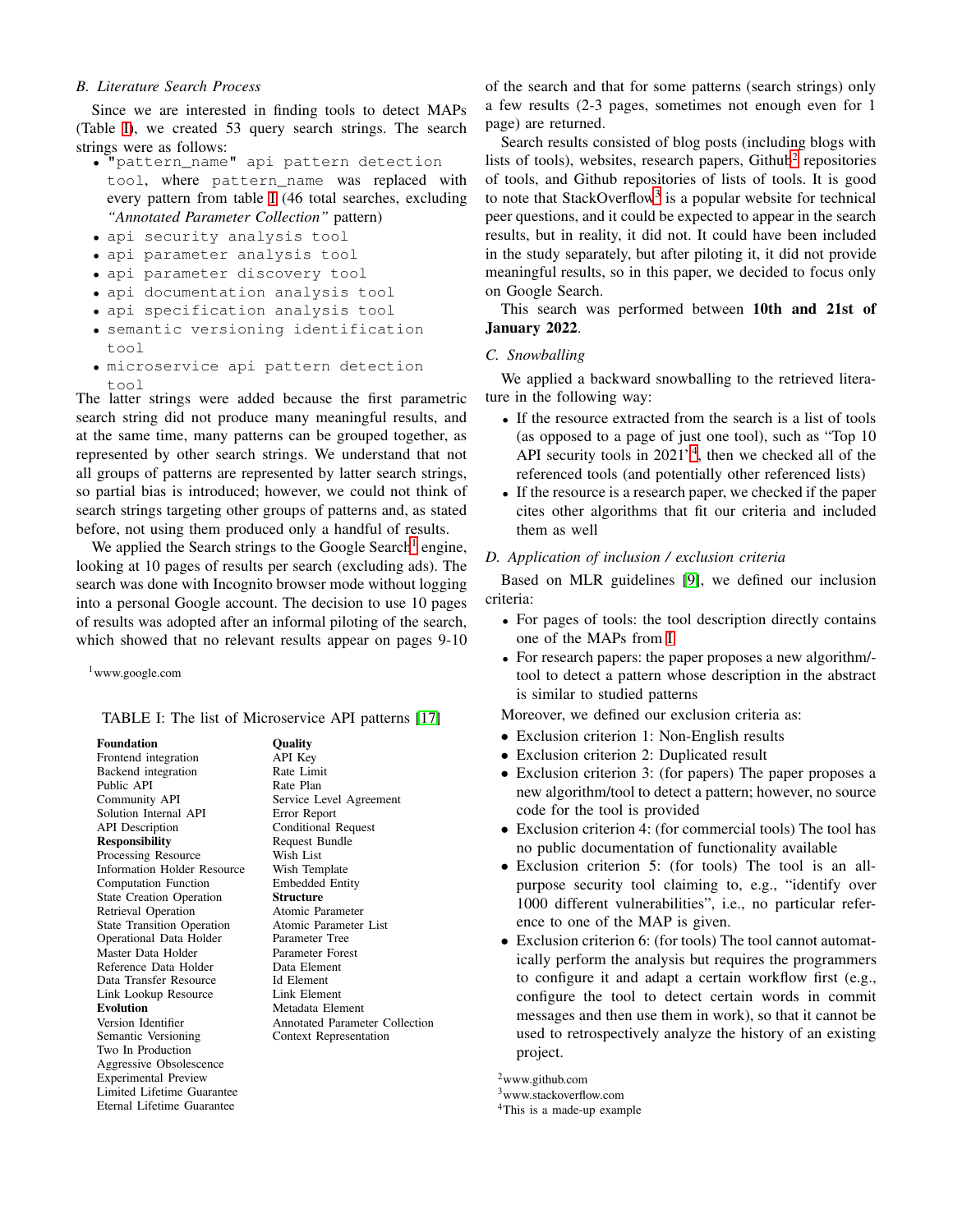# *E. Evaluation of the quality and credibility of sources*

In order to evaluate the credibility and quality of the selected grey literature sources and to decide whether to include a grey literature source or not, we extended and applied the quality criteria proposed by Garousi et al. [\[9\]](#page-7-8), considering the authority of the producer, the methods applied, objectivity, date, novelty, impact, and outlet control. We adopted the same evaluation sheet adopted by Peltonen et al. [\[29\]](#page-7-24).

Two authors assessed each source using the aforementioned criteria, with a binary or 3-point Likert scale, depending on the criteria themselves. In case of disagreement, we discussed the evaluation with the third author, which helped to provide the final assessment.

We finally calculated the average of the scores and rejected grey literature sources that scored lower than 0.5 on a scale that ranges from 0 to 1.

## *F. Creation of final pool of sources*

Originally, 45 different resources were identified as relevant. After performing snowballing on papers and lists and filtering all papers and tools through the exclusion criteria, we had a list of 59 tools.

## *G. Data Extraction*

In order to obtain the list of tools to detect MAPs (RQ1) we extracted the tool names from the selected sources.

To understand which pattern is detected by the tools (RQ2), firstly, we read through the tool documentation. There are two sorts of documents available: a dedicated website and a README file. Few tools have both. After reading the documentation, we investigated whether this tool recognizes any MAP and whether it is possible to obtain information about those patterns using this tool. We couldn't locate any tool that recognizes MAP on its own because these MAPs are not commonly well-established yet. However, a few tools disclose data that can be utilized to develop an insight into MAPs.

We examined each tool by reviewing its documentation to see if it exposed any information that may be utilized to detect any MAP. When we locate a tool that can detect a pattern, we map that tool to that pattern.

Lastly, to understand which technique can be adapted to detect MAPs (**RQ3**), We manually analyzed each pattern, including those not discovered by tools, and mapped each pattern to the possible technique. For the techniques, we considered static and dynamic analysis. For static analysis, we considered plain code analysis, operation with call graphs, which might require more advanced algorithms, and mining software repositories which may include additional information. For dynamic analysis, we considered application log analysis considering rich logging in the system code (an ideal case) and event logs (i.e., received from instrumentation with correlation ID [\[14\]](#page-7-13)). We did not consider program slicing.

The first two authors both independently examined and mapped each pattern to the various techniques using their own <span id="page-3-0"></span>reasoning. After that, the differing viewpoints were resolved by consulting with each other as well as the other authors.

## IV. RESULTS

This section reports the results we obtained following the research methodology highlighted in Section 4.

As for the tools available to detect MAPs (RQ1), we identified 59 tools from 45 sources. Tables [II](#page-4-0) and [III](#page-4-1) list the tools retrieved (Open Source and Commercial, respectively), together with their URL, license (for Open Source tools), languages supported for analysis, and date of the last update (for Open Source tools). As for the Licenses adopted by OSS projects, the license indicated in their repository is stated, such as MIT, Apache, etc.; 'OSS' refers to tools whose source code is openly available, but no license is added to the repository; 'N/A (Free)' refers to tools that are available for free (e.g., as a web service), but not in Open Source form, and thus might be subject to a custom license as well. Different tools can analyze MAPs from the perspective of different programming languages. Some tools support several languages. Other tools scan git commits to perform the analysis, and thus applicable to any language. While other tools either access the APIs under analysis using the provided endpoints or analyze API specifications in OpenAPI format, thus the language of implementation doesn't matter. The language reported in Table [II](#page-4-0) as 'Any' refers to tools that parse source code in a languageagnostic manner and thus apply to any language.

There are 7 Commercial tools and 52 OSS tools to provide some summary statistics.

When it comes to OSS licenses, 33 of tools (56% of total tools) are using permissive licenses (Apache, MIT, BSD, etc.), and 5 more use no license at all, while 7 tools  $(11\%)$  use 'copyleft' licenses (different versions of GPL license).

In terms of languages, 16 tools (27%) are written in Python, 11 tools (19%) are written in JavaScript (some of them in TypeScript), Java and Go have 6 tools each (10% each); other represented languages are C++/C#, Kotlin, PHP and shell scripting (bash).

Supported languages/platforms involve 8 tools analyzing commits in Git (14%), another 8 tools targeting Python as the only language (13%), 6 tools (10%) targeting Java, and another 6 tools (10%) supporting several languages. Also, 19 tools (32%) target REST APIs directly, with 9 analyzing specifications and 10 using the endpoints dynamically.

Out of 52 OSS tools, 32 have been updated at least once since January 2021. Furthermore, 19 have been updated already in 2022.

It should also be noted that some tools are research prototypes (T2, T16, T18, T21), some grew out of research prototypes (T48), while many are projects done by hobbyists (T19, T34, T37 to name a few), so their quality and applicability to up-to-data languages and frameworks could be limited. The scope of this paper is simply to identify existence of *some* tools to address MAPs and see the pattern coverage, assessing the actual quality and usefulness of the tools is a different, much more complicated endeavour.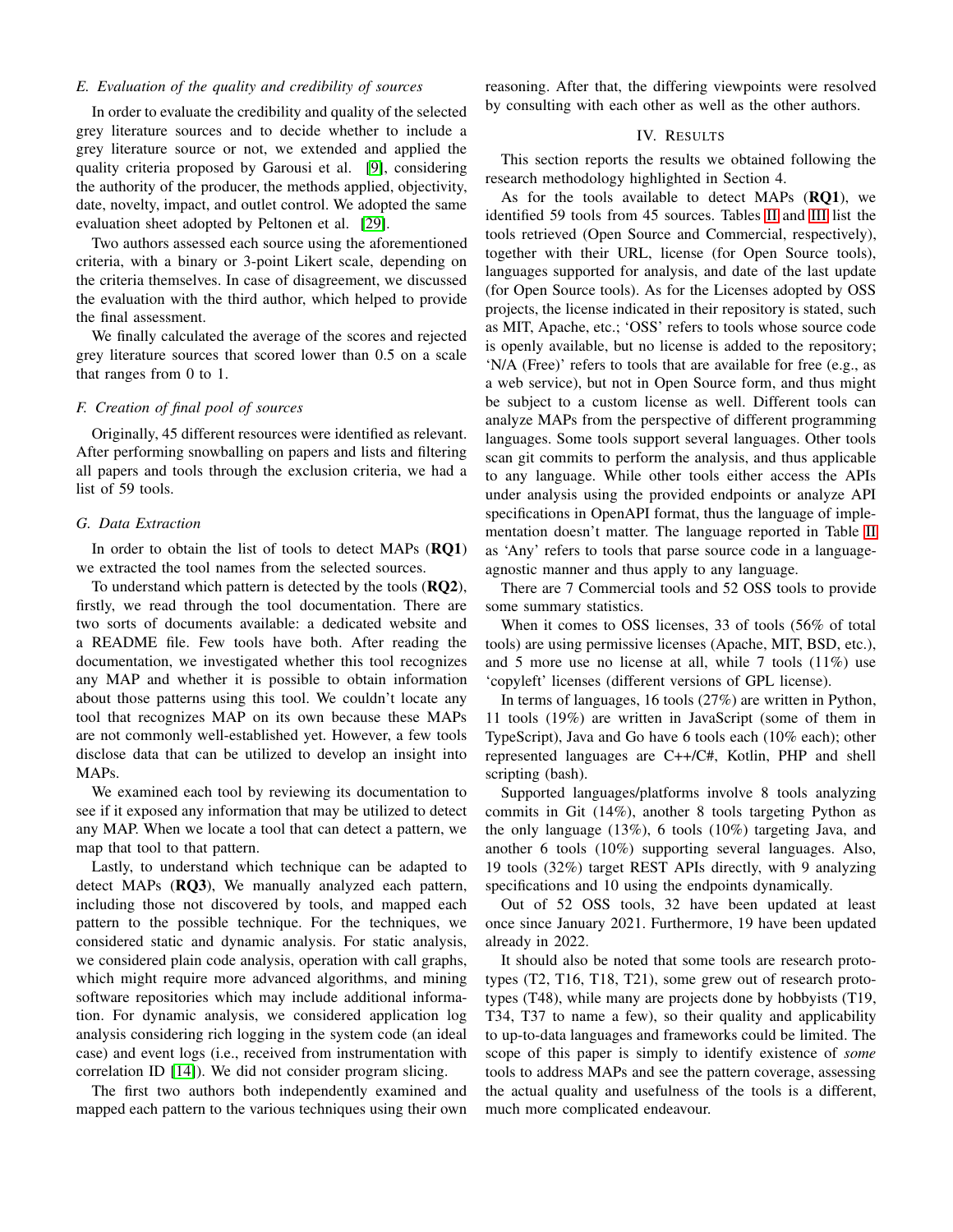<span id="page-4-0"></span>

|                          |                                |                                     | Language                 |                        |                          |
|--------------------------|--------------------------------|-------------------------------------|--------------------------|------------------------|--------------------------|
| ID                       | Tool                           | URL                                 | <b>License</b>           | supported              | <b>Updated</b>           |
| $\overline{\mathrm{T1}}$ | API security tools audit       | https://apisecurity.io/tools/audit/ | $N/A$ (Free)             | <b>REST API</b>        | N/A (Active)             |
| T <sub>2</sub>           | apidiff                        | bit.ly/3J0FyZN                      | <b>MIT</b>               | Java                   | 31.10.2021               |
| T <sub>3</sub>           | Arjun                          | bit.ly/3uFZoWv                      | $GPL-3.0$                | <b>REST API</b>        | 29.08.2021               |
| T <sub>4</sub>           | Astra                          | bit.ly/3ontBp4                      | Apache-2.0               | <b>REST API</b>        | 05.04.2019               |
| T <sub>5</sub>           | <b>Brakeman</b>                | bit.ly/3LbQtSo                      | MIT                      | Ruby                   | 30.01.2022               |
| T <sub>6</sub>           | Coala                          | bit.ly/3AXgKiw                      | $AGPL-3.0$               | Any                    | 11.06.2021               |
| T7                       | code2flow                      | bit.ly/34w2MYM                      | MIT                      | Many $(4)$             | 27.12.2021               |
| T <sub>8</sub>           | git-secret                     | git-secret.io                       | MIT                      | git                    | 01.02.2022               |
| T <sub>9</sub>           | git-semv                       | bit.ly/34yi1jM                      | MIT                      | git                    | 17.06.2021               |
| T <sub>10</sub>          | GitVersion                     | bit.ly/3AVeUi6                      | MIT                      | git                    | 31.01.2022               |
| T <sub>11</sub>          | go-semrel-gitlab               | bit.ly/3upDINT                      | MIT                      | git                    | 27.10.2019               |
| T <sub>12</sub>          | GraphQL FBC-CLI                | bit.ly/333157q                      | <b>OSS</b>               | GraphQL                | 06.06.2018               |
| T <sub>13</sub>          | Hikaku                         | bit.ly/3Hubkhx                      | Apache-2.0               | <b>REST-API</b>        | 19.08.2021               |
| T <sub>14</sub>          | jgitver                        | bit.ly/3glahV5                      | Apache-2.0               | Java                   | 30.03.2021               |
| T <sub>15</sub>          | Kiterunner                     | bit.ly/3J77eML                      | $AGPL-3.0$               | <b>REST API</b>        | 10.05.2021               |
| T <sub>16</sub>          | <b>LAPD</b>                    | bit.ly/3gl6FlZ                      | $N/A$ (Free)             | Java                   | 07.09.2013               |
| T <sub>17</sub>          | magento-semver                 | bit.ly/3gnWygi                      | $OSL-3.0$                | N/A                    | 19.01.2022               |
| T <sub>18</sub>          | microservices-antipatterns     | bit.ly/3GwBwGJ                      | Apache-2.0               | Python                 | 17.12.2019               |
| T <sub>19</sub>          | modver                         | bit.ly/32WbY8k                      | MIT                      | Go                     | 16.01.2022               |
| T <sub>20</sub>          | Mondrian                       | bit.ly/3rqHkNZ                      | <b>OSS</b>               | PHP                    | 16.09.2014               |
| T <sub>21</sub>          | MSA-nose                       | bit.ly/3sgODXF                      | <b>OSS</b>               | Java                   | 12.04.2021               |
| T <sub>22</sub>          | next-ver                       | bit.ly/3B5EWzq                      | MIT                      | git                    | 09.02.2018               |
| T <sub>23</sub>          | NodeJS scan                    | bit.ly/3uqxHkm                      | $GPL-3.0$                | Node.js                | 31.01.2022               |
| T <sub>24</sub>          | NoRegrets                      | bit.ly/3JjDAnF                      | Apache-2.0               | JavaScript             | 02.07.2019               |
| T <sub>25</sub>          | OpenAPI diff                   | bit.ly/3oncymY                      | МIТ                      | <b>REST API</b>        | 29.08.2017               |
| T <sub>26</sub>          | OpenAPI spec validator         | bit.ly/3sogwxc                      | Apache-2.0               | <b>REST API</b>        | 28.01.2022               |
| T27                      | openapi-lint                   | bit.ly/3oqUJDA                      | BSD-3                    | <b>REST API</b>        | 12.08.2020               |
| T <sub>28</sub>          | openapilint                    | bit.ly/3J45Lqs                      | MIT                      | <b>REST API</b>        | 13.05.2019               |
| T <sub>29</sub>          | oval                           | bit.ly/3J466te                      | MIT                      | <b>REST API</b>        | 26.09.2018               |
| T30                      | pact                           | bit.ly/3gp77Q8                      | <b>MIT</b>               | <b>REST-API</b>        | 03.02.2022               |
| T31                      | paramspider                    | bit.ly/3sf6JZZ                      | $GPL-3.0$                | <b>REST API</b>        | 12.09.2021               |
| T32                      | Prometheus                     | prometheus.io                       | Apache-2.0               | Many $(5)$             | 02.02.2022               |
| T33                      | prospector                     | bit.ly/3004Zg7                      | $GPL-2.0$                | Python                 | 01.02.2022               |
| T34                      | Public API changes             | bit.ly/3gjOKMF                      | Unlicense                | C#                     | 05.11.2017               |
| T35                      | pycallgraph                    | bit.ly/3uqyZfc                      | $GPL-2.0$                | Python                 | 28.02.2018               |
| T36                      | Pyramid OpenAPI3               | bit.ly/3uqbZg5                      | MIT                      | Python                 | 07.12.2021               |
| T37                      | pyramid-swagger                | bit.ly/3sfLKqb                      | BSD-3                    | Python                 | 30.03.2020               |
| T38                      | <b>Python Semantic Release</b> | bit.ly/3003uyg                      | MIT                      | Python                 | 31.01.2022               |
| T39                      | REST API Antip. Inspect.       | bit.ly/3GkLhrG                      | MIT                      | <b>REST API</b>        | 31.03.2021               |
| T <sub>40</sub>          | schaapi                        | bit.ly/3J3BcB7                      | MIT                      | Java                   | 11.02.2019               |
| T41                      | secret-detection               | bit.ly/3rqsM0N                      | <b>OSS</b>               | Any                    | 03.08.2020               |
| T42                      | semantic-release               | bit.ly/3usLkPQ                      | MIT                      | git                    | 18.01.2022               |
| T43                      | semantic-versioning-anal.      | bit.ly/3HsvgBn                      | MIT                      | .NET                   | 03.11.2021               |
| T44                      | semver-config                  | bit.ly/3GnLpGN                      | <b>OSS</b>               | git                    | 26.09.2019               |
| T45<br>T46               | semverbot                      | bit.ly/3GteoZI                      | $MPL-2.0$                | git<br><b>REST API</b> | 03.01.2022               |
| T47                      | Speccy<br>Spectral             | bit.ly/3uknqGe                      | МIТ                      | <b>REST API</b>        | 02.10.2019               |
| T48                      | <b>SpotBugs</b>                | bit.ly/3gnIeo3                      | Apache-2.0<br>$LGPL-2.1$ | Java                   | 03.02.2022<br>29.01.2022 |
| T49                      | <b>Standard Version</b>        | bit.ly/3glbvQj<br>bit.ly/3uggx64    | ISC                      | Node.js                | 01.01.2022               |
| <b>T50</b>               | Vulture                        | bit.ly/3Gq9hd2                      | MIT                      | Python                 | 03.01.2022               |
| T51                      | wFuzz                          | bit.ly/3opt5Hg                      | $GPL-2.0$                | REST API               | 28.11.2020               |
| T <sub>52</sub>          | Zally                          | bit.ly/34lLHkq                      | MIT                      | <b>REST API</b>        | 14.01.2022               |
|                          |                                |                                     |                          |                        |                          |

TABLE II: OSS tools to detect Microservice API Patterns (RQ1)

<span id="page-4-1"></span>TABLE III: Commercial tools to detect Microservice API Patterns (RQ1)

| ID                                                                  | Tool                    | URL             | <b>Supported Languages</b> |  |  |  |
|---------------------------------------------------------------------|-------------------------|-----------------|----------------------------|--|--|--|
| T53                                                                 | Acunetix                | acunetix.com    | Web                        |  |  |  |
| T54                                                                 | CheckMarx               | checkmarx.com   | Many $(20)$                |  |  |  |
| <b>T55</b>                                                          | CodeClimate             | bit. ly/3GrqB12 | Many $(11)$                |  |  |  |
| T56                                                                 | Data Theorem API Secure | bit.ly/34ASaYM  | N/A                        |  |  |  |
| <b>T57</b>                                                          | Dynatrace               | dynatrace.com   | Many                       |  |  |  |
| <b>T58</b>                                                          | SonarQube*              | bit.ly/3GryR15  | Many $(29)$                |  |  |  |
| T59                                                                 | <b>Synopsys</b>         | bit.ly/3uqjhRd  | <b>REST API</b>            |  |  |  |
| *Dual-licensed, available both as commercial and open source (GPL). |                         |                 |                            |  |  |  |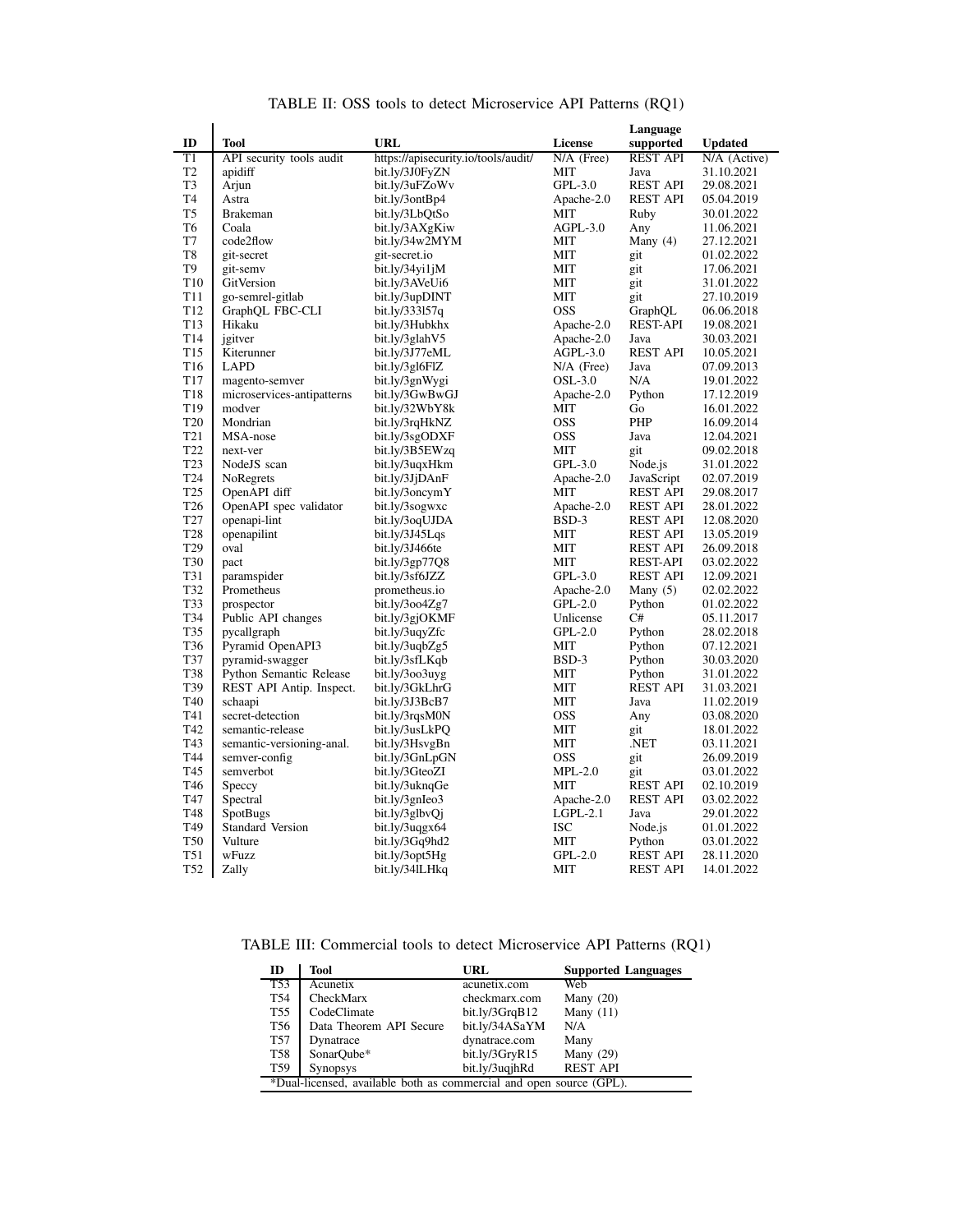As for the MAPs that can be detected automatically with tools (RQ2), we found 26 tools that expose information about the tools. These tools are listed as RQ2 column in Table [IV.](#page-6-0) Our table shows that found tools detect a subset of all patterns, and a combination of tools is necessary to address broader coverage. For example, the pattern 'API Description' is detected by 9 tools in the Foundation category, while no tool targets the other 5 patterns in this category. Two tools, code2flow, and pycallgraph, which are both based on call graphs, can identify all of the patterns in the Responsibility category. Hikaku is a tool that can be used to detect all of the patterns in the Structure category. All of the patterns in this category, with the exception of 'Context representation,' can be discovered with four or more tools. There are three patterns in the quality section that no tool can detect. Rate Plan, Service Level Agreement, and Wish Template are examples of these patterns. At least one tool detects the rest of the patterns. Three patterns are not detected by any tools in the Evolution category, whereas four patterns are detected by at least three tools.

The most promising techniques to detect MAPs (RQ3) stem from the static analysis involving source code analysis as detailed in Table [IV.](#page-6-0) Most of the tools we found use static analysis. In particular, the static analysis might need to determine call graphs to detect certain patterns, and also, the detection process can use mining software repositories. Nevertheless, given the API level, dynamic analysis can also determine a large number of patterns. While application log analysis is one option, it is a challenging option dependent on the level of logging. It is more convenient to use event logs resulting from recent cloud-native frameworks and infrastructure advancements. All events are centralized and aggregated by the occurrence time, with correlation ID indicating message dependencies.

#### V. DISCUSSION

<span id="page-5-0"></span>It is interesting to note that the vast majority of MAPs can be detected by tools, even if there are no tools that analyze them all. Foundation patterns are the only group of MAPs where no tools implemented their detection, except for the "API description." However, few other patterns could be technically detected, and therefore tools could implement them. Other pattern categories have rather reasonable coverage by tools.

Regarding **RQ1**, we found 59 tools available for the detection task. We listed these tools in Tables [II](#page-4-0) and [III.](#page-4-1) These tables also divided the tools based on open-source availability. We further categorized these tools based on patterns they identify in Table [IV.](#page-6-0) However, not all tools had available information on which patterns they could detect.

With regards to **RQ2**, almost no tool identifies the patterns directly. The extracted results must be post-interpreted by users to identify these patterns from the provided information. For example, tools discovering the pattern 'Semantic Versioning Identifier' do not simply tell if the project has followed the SemVer specification<sup>[5](#page-5-2)</sup>, but instead tell the correct identifier

<span id="page-5-2"></span><sup>5</sup>www.semver.org

(increment) based on changes in the source, and it is up to the developer/researcher to compare it to the one actually used. This is a missing step to better terminology unification, establishment, and automation in the domain, which some practitioners could desire. Still, there are notable gaps and improvement opportunities. Despite 59 tools found, there is no outstanding tool with respect to the detection coverage of a number of patterns. Tools must be combined to address different types of patterns. Table [IV](#page-6-0) outlines identified gaps that quality assurance tools should fill to provide better quality measures through integration into a single solution. Some conventional API testing tools could be used to detect specific patterns, but we excluded such tools as they need explicit scripting. As an example, in Postman [\[30\]](#page-7-25), it is possible to extract request/response headers from HTTP calls, and from the headers, users can write tests to see if it contains API Key or Version information, etc.

Related to RQ3, identified tools are predominantly based on static code analysis, and more advanced techniques might be necessary to detect some patterns as depicted by Table [IV.](#page-6-0) This table also shows that some patterns that could be detected by the techniques we identified are not yet recognized by the pool of tools we found, which opens opportunities. Some of the patterns currently require manual input to be determined. However, this opens questions about whether other techniques could be considered to address these patterns. For instance, *"Rate Plan"* and *"SLA"* are about the legal use of the API, and perhaps organizational policies need to be taken into account. Still, these policies are not in a machine-readable format, and there is no guarantee these are enforced; thus, more advanced mechanisms would need to be considered to allow combinations of static or dynamic analysis with organizational policies.

The results of this work can be useful for researchers that can investigate different techniques for detecting patterns. This paper's outcomes could also be useful to practitioners who can access the list of tools that automatically detect patterns and eventually integrate them in continuous quality control models [\[31\]](#page-7-26). Finally, results might be beneficial to tool providers that might extend their solutions to detect a large number of patterns or integrate them into DevOps pipelines [\[32\]](#page-7-27).

#### VI. THREATS TO VALIDITY

<span id="page-5-1"></span>Systematic reviews and surveys often suffer from several threats to validity. We discuss the threats considering construct, internal, external, and conclusions validity.

The construct validity is meant to consider the research questions within the investigated area. Our queries are motivated by gaps in related works. The search terms combined established terms and pattern names commonly recognized in the community and domain of this work. We addressed a possible threat of omitting relevant research from our review by experimenting with several other search strings identifying related work. The analyzed sample considered grey literature articles to ensure the up-to-date perspective of practitioners.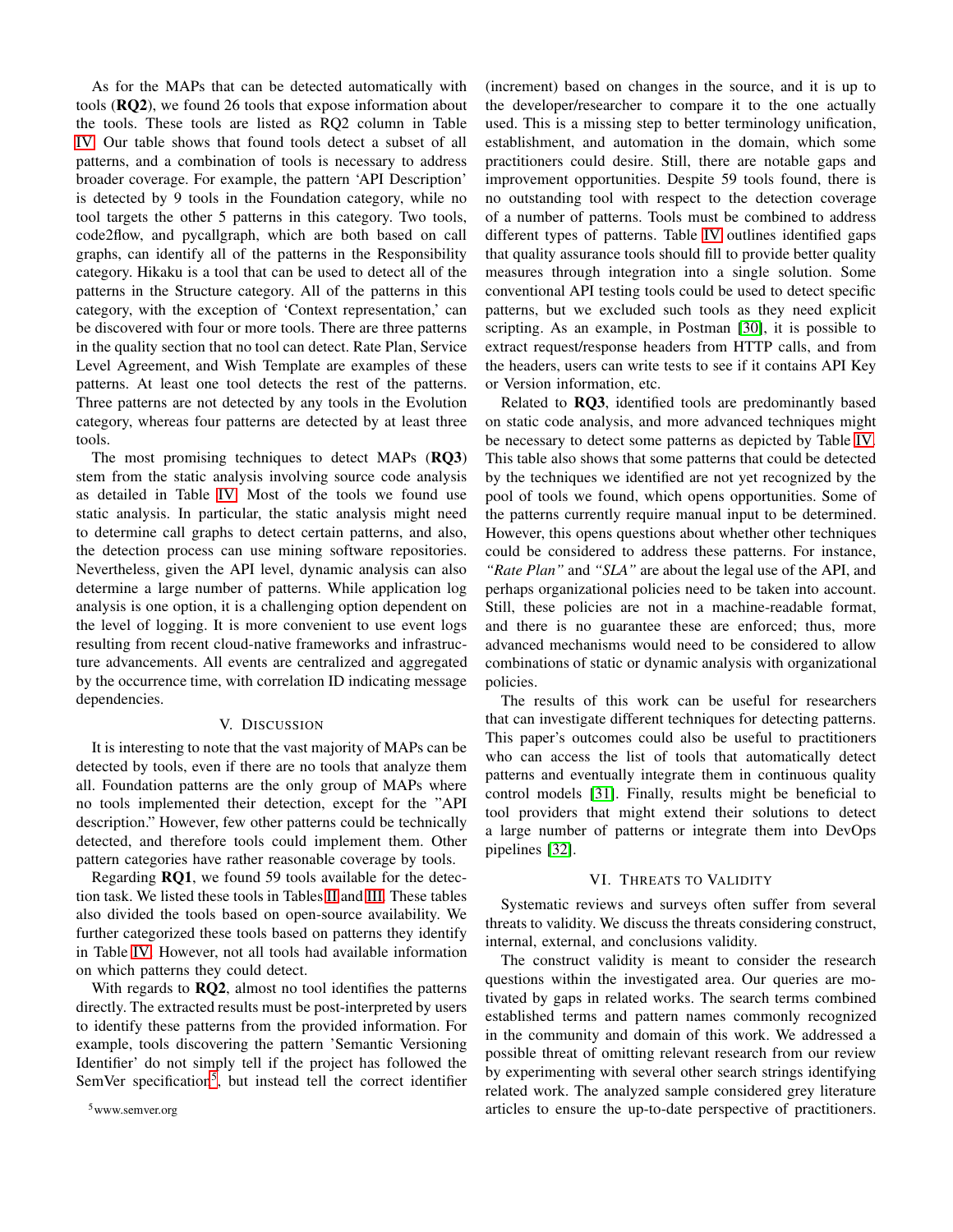<span id="page-6-0"></span>

|                             | RQ2                                            |              | RQ3          |            |              |                 |
|-----------------------------|------------------------------------------------|--------------|--------------|------------|--------------|-----------------|
| Patterns                    | Detected by tool (ID)                          | Static       |              |            | Dynamic      |                 |
|                             |                                                |              | Analysis     |            |              | Analysis        |
|                             |                                                |              |              |            |              | Application log |
|                             |                                                |              | Source Code  |            |              |                 |
|                             |                                                |              |              |            |              |                 |
|                             |                                                |              |              |            |              |                 |
|                             |                                                | Call Graph   |              | Repository | Event Log    |                 |
|                             |                                                |              |              |            |              |                 |
|                             | <b>Foundation</b>                              |              |              |            |              |                 |
| Frontend integration        |                                                | ✓            | $\checkmark$ |            | $\checkmark$ | $\checkmark$    |
| Backend integration         |                                                | ✓            | ✓            |            |              |                 |
| Public API                  |                                                |              |              |            |              |                 |
| <b>Community API</b>        |                                                |              |              |            |              |                 |
| Solution Internal API       |                                                |              |              |            |              |                 |
| <b>API</b> Description      | T25, T26, T27, T28, T29, T36, T37, T46, T52    |              | ✓            |            |              |                 |
|                             | <b>Responsibility</b>                          |              |              |            |              |                 |
| Processing resource         | T7, T35                                        | ✓            | ✓            |            | ✓            | ✓               |
| Information holder resource | T7, T35                                        | ✓            | ✓            |            | ✓            | ✓               |
| Computation function        | T7. T35                                        | ✓            | $\checkmark$ |            | $\checkmark$ | $\checkmark$    |
| State recreation operation  | T7. T35                                        | ✓            | ✓            |            | $\checkmark$ | $\checkmark$    |
| Retrieval operation         | T7. T35                                        | ✓            | ✓            |            | ✓            | ✓               |
| State transition operation  | T7, T35                                        | ✓            | ✓            |            | ✓            | ✓               |
| Operational Data Holder     | T7, T35                                        | ✓            | ✓            |            | ✓            | ✓               |
| Master data holder          | T7, T35                                        | ✓            | ✓            |            | ✓            | ✓               |
| Reference data holder       | T7, T35                                        | ✓            | ✓            |            | ✓            | ✓               |
| Data transfer resource      | T7, T35                                        | $\checkmark$ | ✓            |            | $\checkmark$ | ✓               |
| Link Lookup resource        | T7, T35                                        | ✓            | ✓            |            | ✓            | ✓               |
|                             | <b>Structure</b>                               |              |              |            |              |                 |
| Atomic parameter            | T3, T6, T13, T31, T36, T37                     |              | ✓            |            |              |                 |
| Atomic parameter list       | T3, T6, T13, T31, T36, T37                     |              | ✓            |            |              |                 |
| Parameter tree              | T3, T6, T13, T31, T36, T37                     |              | ✓            |            |              |                 |
| Parameter forest            | T3, T6, T13, T31, T36, T37                     |              | ✓            |            |              |                 |
|                             |                                                |              |              |            |              |                 |
| Data element                | T6, T13, T31, T36, T37                         |              | ✓            |            |              |                 |
| Id element                  | T3, T6, T13, T31, T36, T37                     |              | ✓            |            |              |                 |
| Link element                | T6, T13, T31, T36, T37                         |              | ✓            |            |              |                 |
| Metadata element            | T13, T31, T36, T37                             |              | ✓            |            |              |                 |
| Context representation      | T13                                            |              | ✓            |            |              |                 |
| Pagination                  | T13, T31, T36, T37                             |              | ✓            |            | ✓            | ✓               |
|                             | <b>Quality</b>                                 |              |              |            |              |                 |
| API key                     | T13, T36, T37                                  |              | ✓            |            | $\checkmark$ | ✓               |
| Rate limit                  | T36, T37, T53                                  |              | ✓            |            | ✓            | ✓               |
| Rate plan                   |                                                |              |              |            |              |                 |
| Service level agreement     |                                                |              |              |            |              |                 |
| Error report                | T13, T36, T37                                  | ✓            | √            |            | ✓            | ✓               |
| Conditional request         | T13, T36, T37                                  | ✓            | ✓            |            | ✓            | ✓               |
| Request bundle              | T <sub>13</sub>                                | ✓            | ✓            |            | ✓            | ✓               |
| Wish list                   | T36, T37                                       | ✓            | ✓            |            | ✓            | ✓               |
| Wish template               |                                                | $\checkmark$ | ✓            |            | ✓            | ✓               |
| Embedded entity             | T13                                            | ✓            | ✓            |            | ✓            | ✓               |
| Linked information holder   | T13                                            | ✓            | ✓            |            | ✓            | ✓               |
| <b>Evolution</b>            |                                                |              |              |            |              |                 |
| Version identifier          | T6, T10, T13, T45                              |              | ✓            | ✓          | ✓            |                 |
| Semantic versioning         | T2, T9, T13, T19, T38, T40, T42, T43, T44, T45 |              | ✓            | ✓          | ✓            |                 |
| Two in production           |                                                |              | ✓            | ✓          | $\checkmark$ |                 |
| Aggresive obsolesense       |                                                | ✓            | ✓            | ✓          | ✓            |                 |
| Experimental preview        |                                                |              | ✓            | ✓          | ✓            |                 |
| Limited lifetime guarantee  | T2, T13, T40                                   |              | ✓            |            |              |                 |
| Eternal lifetime guarantee  | T2, T13, T40                                   |              | ✓            |            |              |                 |
|                             |                                                |              |              |            |              |                 |

TABLE IV: Possible Techniques for detecting microservice patterns

Furthermore, our evidence search was often limited to an abstract overview of sources, which could miss relevant work.

Internal validity involves methods to study and analyze data (e.g., the types of bias involved). One potential threat is related to inclusion and exclusion, a process that includes metadata. Besides, our bias could affect the filtering. Multiple authors performed this search, with primary authors assigned to particular patterns and secondary authors spot-checking. Apart from the filtering process, we performed tool localization by name, documentation, and repository identification if available. Our approach to taxonomy is a result of our discussions of interpreted results and represents our view on the identified literature and domain.

External validity is related to knowledge generalization. This survey interprets and categorizes works we gathered from established scientific channels and grey literature along with our experience related to the field. We could have missed related work on specific patterns or related tools because of our selection of search strings, part of which target specific patterns or groups of patterns. However, even with a subset of identified tools and approaches, we would likely have identified common techniques applied for pattern mining and